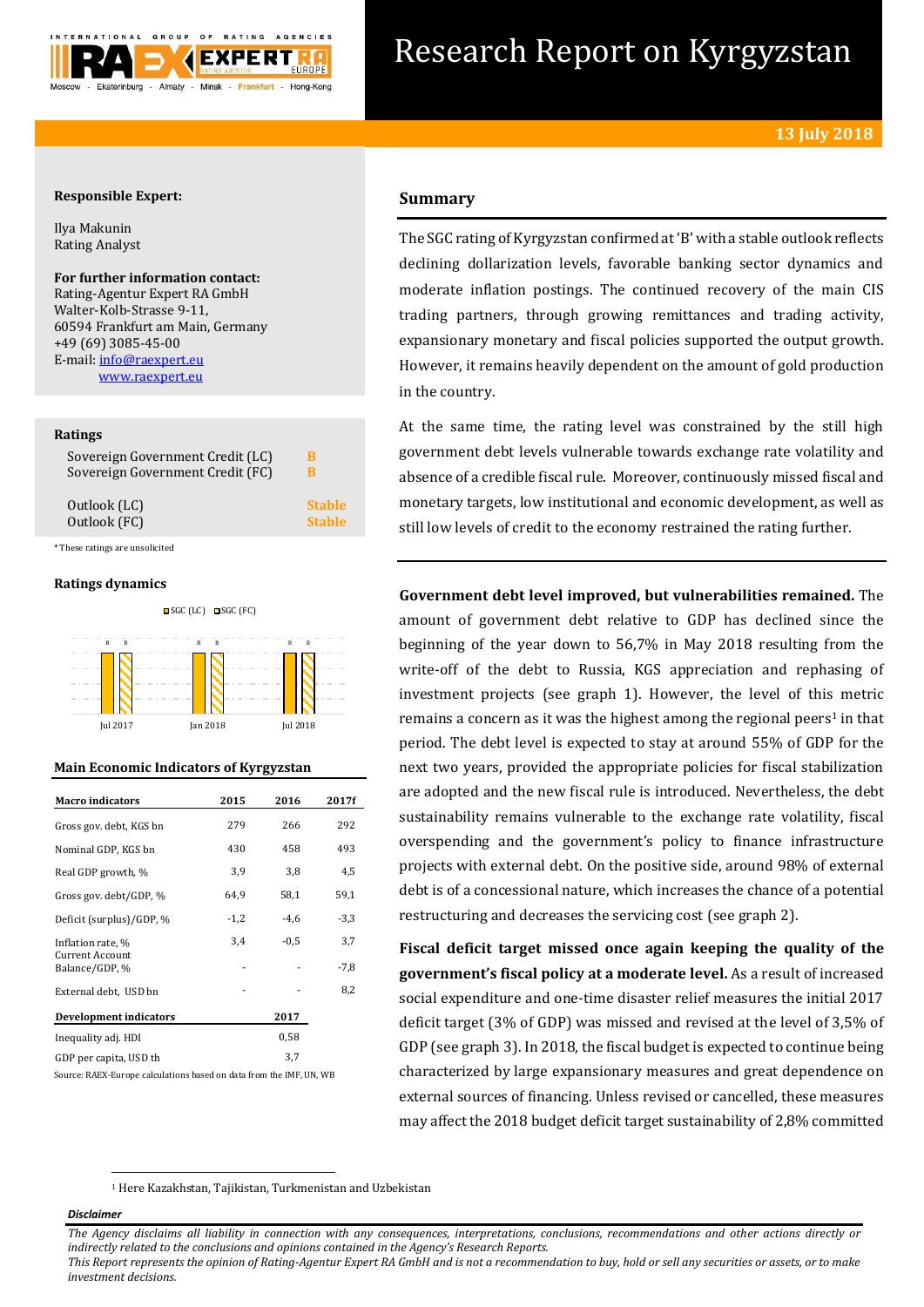

**Graph 1:** Government debt dynamics, %



**Graph 2:** Government debt structure



 $\bullet$  Internal debt  $\bullet$  External debt  $\bullet$  Soft loans  $\bullet$  Other loans

Source: RAEX-Europe calculations based on data from the Ministry of Finance of Kyrgyz Republic

#### **Graph 3:** Fiscal budget dynamics, % of GDP



Source: RAEX-Europe calculations based on data from the IMF

by the government. Kyrgyz officials, at the same time, acknowledged the problem and prepared a list of measures to increase budget revenue, cut expenditure and, if needed, potentially revise tax exemptions.

One of the top priorities for the government in 2018 will be the adoption of a credible, effective and enforceable fiscal rule, which would be able to act as an anchor and safeguard against further fiscal slippages. Once in place, the fiscal rule would be able to create more certainty over the government's mid and long-term fiscal plans and whereby would prevent additional uncertainty around the sovereign's credit risk setting.

**Inflation contained at low level, but remains volatile.** On the backdrop of rising food prices, the National Bank of the Kyrgyz Republic (NBKR) has managed to keep the headline inflation down for the third consecutive year, as it reached 3,7% in 2017 (see graph 4) and was estimated at just 1,4% in May 2018. Despite being relatively low in value, both recordings were well outside of the NBKR's inflation target band between 5% and 7%, with oil and food price volatility remaining one of the main sources of overall price uncertainty in the economy.

As a result of the successful de-dollarization policy measures and KGS appreciation, the dollarization levels have continued their favorable trend, as the amounts of FX deposits relative to total deposits and FX loans to total loans decreased by 3,3p.p. and 4,6p.p. y-o-y down to 47,6% and 38,2% as of May 2018 respectively (see graph 5); however, they remain rather high which continues to restrain the effectiveness of the monetary policy transmission mechanism. Nevertheless, on the backdrop of the low inflationary environment the NBKR has relaxed its policy rate down to 4,75% in May 2018, which contributed to the average lending rate decreased by 1,8p.p. y-o-y down to 15,4% in May 2018. The future effectiveness of the monetary policy transmission will largely depend on de-dollarization developments, as well as other monetary policy advances e.g. gradual movement toward inflation targeting, which the current Kyrgyz government is committed to.

**Banking sector showed positive risk dynamics but remained vulnerable.** Albeit improving indicators, the banking sector remains underdeveloped with bank's assets and volume of private credit standing at around 40% and 20% of GDP in 2017 respectively. Risk accumulation of the banking sector has stabilized further (see graph 6), evidenced by the NPLs to total loans ratio decrease of 0,9p.p. y-o-y down to 7,7% in May 2018. This, however, resulted mainly from the base effect, as the nominal amount of NPLs has been growing slower than total loans, on the backdrop of the ongoing increase in credit to the economy. Bank's capitalization remained solid, as net total capital to risk-weighted assets was at a favorable level of 24,2% in May 2018. Sector's profitability picked up as

#### *Disclaimer*

*The Agency disclaims all liability in connection with any consequences, interpretations, conclusions, recommendations and other actions directly or indirectly related to the conclusions and opinions contained in the Agency's Research Reports.*

*This Report represents the opinion of Rating-Agentur Expert RA GmbH and is not a recommendation to buy, hold or sell any securities or assets, or to make investment decisions.*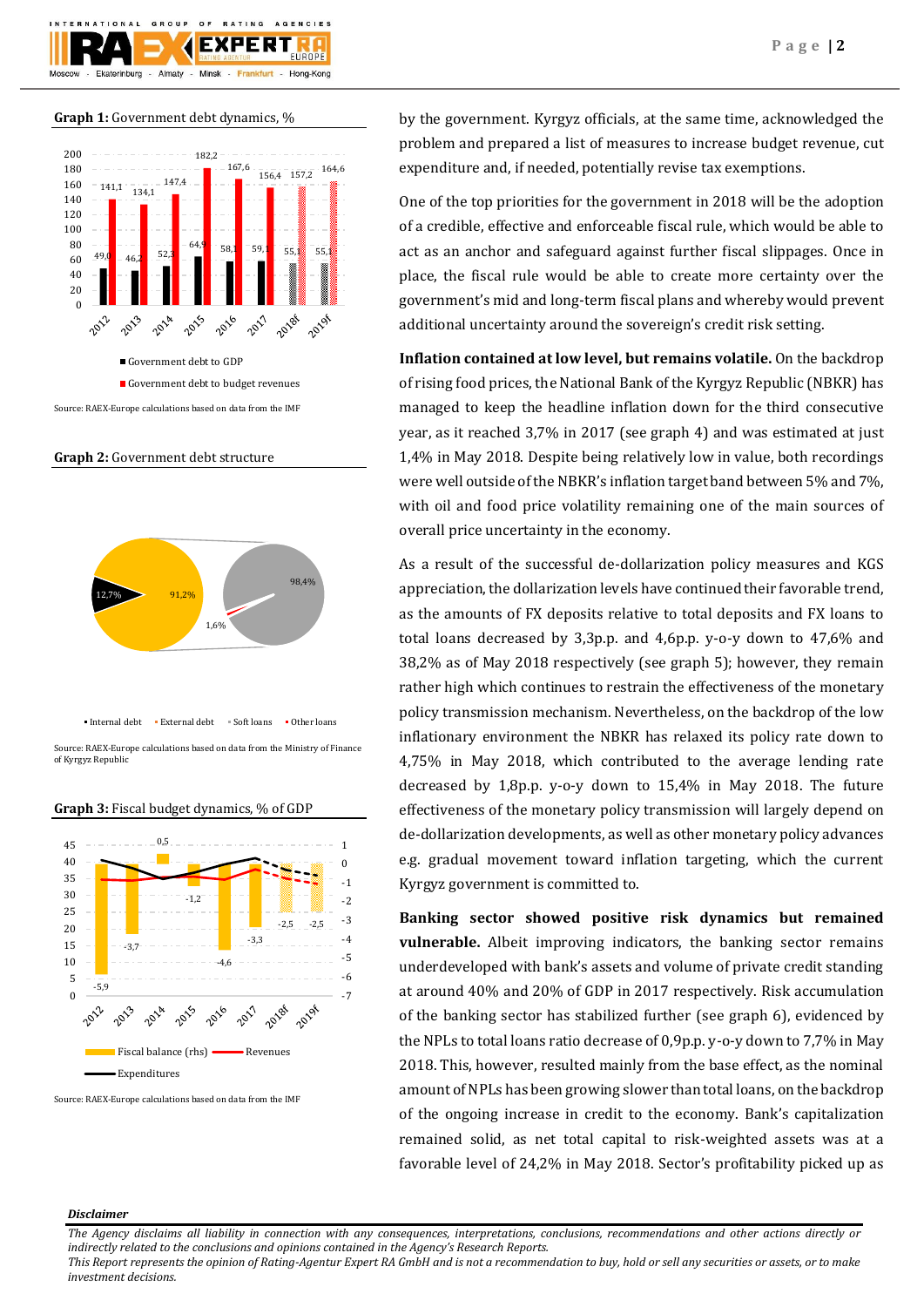



**Graph 4:** Macroeconomic indicators, %

Source: RAEX-Europe calculations based on data from the IMF

**Graph 5:** Financial dollarization, % of total



Source: RAEX-Europe calculations based on data from the NBKR

**Graph 6:** Financial soundness indicators, %



Source: RAEX-Europe calculations based on data from the NBKR

ROA increased up to the level of 1,4% in May 2018, posting a 1p.p. y-o-y growth. Responding to the NBKR's expansionary monetary policy, the banking sector indeed showed some signs of recovery, but the embedded vulnerabilities remain, as banks are still exposed to currency and policy risks.

The new Banking Law introduction was a very important step towards improving the banking sector regulatory framework and stability. However, as the IMF pointed out, further progress is needed to strengthen the NBKR independence and governance. The Kyrgyz government is committed to resubmit key additional Banking Law provisions on governance and lending to non-supervised institutions. Furthermore, the government remains committed to make every effort to streamline submission of the remaining banks to the court of liquidation. The above will effectively drive the sector's credit risk developments.

**Institutional development remained low.** It was reflected in high corruption perception, low government effectiveness and political stability index, inadequate rule of law, as well as low position in the Doing Business Ranking (77th out of 180) in 2017. The economy's competitiveness stayed narrow, evidenced by a rather low competitiveness index at 3,9 from the WEF in 2017, ranking the country 102nd out of 138 countries – very well behind its regional peers2. Nevertheless, the transparency of the government reporting is historically at acceptable levels, thanks to a long-lasting cooperation with international organizations.

**External environment improved further.** The World Bank claimed the country's economy to have recovered from the external shocks of 2014- 2015, with real output growth accelerating up to 4,5% in 2017, as opposed to 3,8% in 2016, on the backdrop of recovering key partner economies and expansionary fiscal and monetary policies. A downside pressure on the real GDP growth dynamic may come from the conflict involving Centerra Gold Inc. and the Kyrgyz government over Kumtor's (the country's largest gold mine) environmental disputes, as the former PM Mr. Isakov, who agreed on the deal back in September 2017, has been already arrested for corruption. The real GDP growth is expected to decelerate in 2018 down to 3,3% and pick up to 4,5% in 2020, as the economy is expected to be supported by increased remittance inflow, as well as additional export boost due to improved access to the Eurasian Economic Union market. Output growth will remain dependent on international gold prices, continued politicking around the country's largest mines, recovery of the main trading partners as well as efficient implementation of the country's key infrastructure projects.

<sup>2</sup> Here Kazakhstan and Tajikistan, as Turkmenistan and Uzbekistan are not included in the competitiveness report by WEF.

# *Disclaimer*

1

*investment decisions.*

*The Agency disclaims all liability in connection with any consequences, interpretations, conclusions, recommendations and other actions directly or indirectly related to the conclusions and opinions contained in the Agency's Research Reports. This Report represents the opinion of Rating-Agentur Expert RA GmbH and is not a recommendation to buy, hold or sell any securities or assets, or to make*